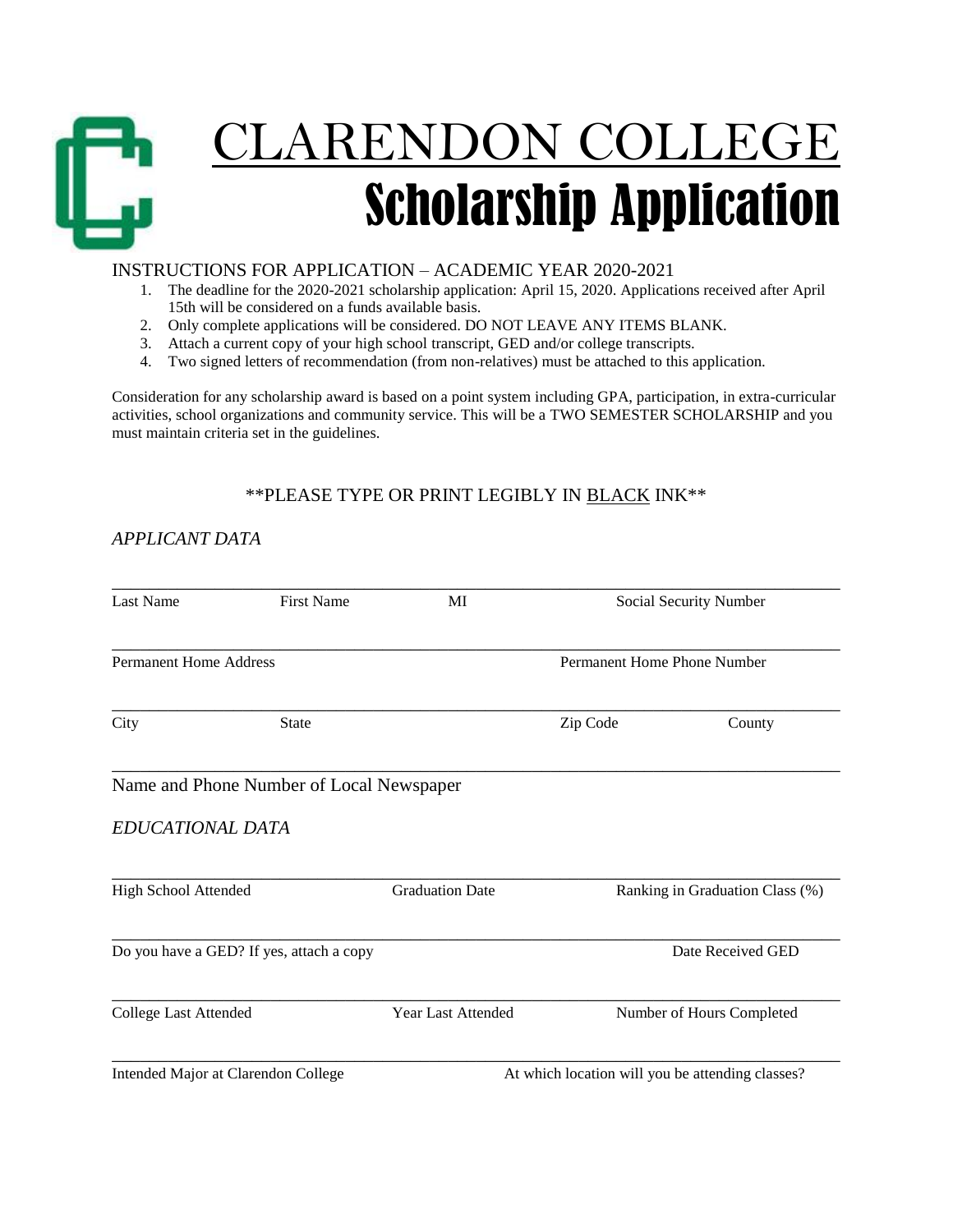### *\*\*PLEASE ANSWER THE FOLLOWING QUESTIONS IN THE SPACE PROVIDED BELOW\*\**

#### SPECIAL SCHOLARSHIP INFORMATION

Clarendon College has scholarships that require certain qualifications and the following questions are for some of those scholarships.

Are you and Eagle Scout? (If so, please enclose documentation and list what type of scout you are.)

Have you been diagnosed with a learning disability? (If so, please state what type and attach appropriate documentation.)

\_\_\_\_\_\_\_\_\_\_\_\_\_\_\_\_\_\_\_\_\_\_\_\_\_\_\_\_\_\_\_\_\_\_\_\_\_\_\_\_\_\_\_\_\_\_\_\_\_\_\_\_\_\_\_\_\_\_\_\_\_\_\_\_\_\_\_\_\_\_\_\_\_\_\_\_\_\_ \_\_\_\_\_\_\_\_\_\_\_\_\_\_\_\_\_\_\_\_\_\_\_\_\_\_\_\_\_\_\_\_\_\_\_\_\_\_\_\_\_\_\_\_\_\_\_\_\_\_\_\_\_\_\_\_\_\_\_\_\_\_\_\_\_\_\_\_\_\_\_\_\_\_\_\_\_\_

Are you an employee or dependent of a current or ex-employee of AEP, West Texas Utilities or GTE?

\_\_\_\_\_\_\_\_\_\_\_\_\_\_\_\_\_\_\_\_\_\_\_\_\_\_\_\_\_\_\_\_\_\_\_\_\_\_\_\_\_\_\_\_\_\_\_\_\_\_\_\_\_\_\_\_\_\_\_\_\_\_\_\_\_\_\_\_\_\_\_\_\_\_\_\_\_\_

\_\_\_\_\_\_\_\_\_\_\_\_\_\_\_\_\_\_\_\_\_\_\_\_\_\_\_\_\_\_\_\_\_\_\_\_\_\_\_\_\_\_\_\_\_\_\_\_\_\_\_\_\_\_\_\_\_\_\_\_\_\_\_\_\_\_\_\_\_\_\_\_\_\_\_\_\_\_

\_\_\_\_\_\_\_\_\_\_\_\_\_\_\_\_\_\_\_\_\_\_\_\_\_\_\_\_\_\_\_\_\_\_\_\_\_\_\_\_\_\_\_\_\_\_\_\_\_\_\_\_\_\_\_\_\_\_\_\_\_\_\_\_\_\_\_\_\_\_\_\_\_\_\_\_\_\_

Are either of your parents' alumni of Clarendon College?

Are you a veteran? Do you have family in the military? (ex: Parents, Siblings, or Grandparents)

List any extra-curricular activities you have been involved in during high school (ex: sports, clubs, FFA, etc.) and the number of years involved in each activity.

\_\_\_\_\_\_\_\_\_\_\_\_\_\_\_\_\_\_\_\_\_\_\_\_\_\_\_\_\_\_\_\_\_\_\_\_\_\_\_\_\_\_\_\_\_\_\_\_\_\_\_\_\_\_\_\_\_\_\_\_\_\_\_\_\_\_\_\_\_\_\_\_\_\_\_\_\_\_ \_\_\_\_\_\_\_\_\_\_\_\_\_\_\_\_\_\_\_\_\_\_\_\_\_\_\_\_\_\_\_\_\_\_\_\_\_\_\_\_\_\_\_\_\_\_\_\_\_\_\_\_\_\_\_\_\_\_\_\_\_\_\_\_\_\_\_\_\_\_\_\_\_\_\_\_\_\_ \_\_\_\_\_\_\_\_\_\_\_\_\_\_\_\_\_\_\_\_\_\_\_\_\_\_\_\_\_\_\_\_\_\_\_\_\_\_\_\_\_\_\_\_\_\_\_\_\_\_\_\_\_\_\_\_\_\_\_\_\_\_\_\_\_\_\_\_\_\_\_\_\_\_\_\_\_\_

\_\_\_\_\_\_\_\_\_\_\_\_\_\_\_\_\_\_\_\_\_\_\_\_\_\_\_\_\_\_\_\_\_\_\_\_\_\_\_\_\_\_\_\_\_\_\_\_\_\_\_\_\_\_\_\_\_\_\_\_\_\_\_\_\_\_\_\_\_\_\_\_\_\_\_\_\_\_ \_\_\_\_\_\_\_\_\_\_\_\_\_\_\_\_\_\_\_\_\_\_\_\_\_\_\_\_\_\_\_\_\_\_\_\_\_\_\_\_\_\_\_\_\_\_\_\_\_\_\_\_\_\_\_\_\_\_\_\_\_\_\_\_\_\_\_\_\_\_\_\_\_\_\_\_\_\_

\_\_\_\_\_\_\_\_\_\_\_\_\_\_\_\_\_\_\_\_\_\_\_\_\_\_\_\_\_\_\_\_\_\_\_\_\_\_\_\_\_\_\_\_\_\_\_\_\_\_\_\_\_\_\_\_\_\_\_\_\_\_\_\_\_\_\_\_\_\_\_\_\_\_\_\_\_\_ \_\_\_\_\_\_\_\_\_\_\_\_\_\_\_\_\_\_\_\_\_\_\_\_\_\_\_\_\_\_\_\_\_\_\_\_\_\_\_\_\_\_\_\_\_\_\_\_\_\_\_\_\_\_\_\_\_\_\_\_\_\_\_\_\_\_\_\_\_\_\_\_\_\_\_\_\_\_ \_\_\_\_\_\_\_\_\_\_\_\_\_\_\_\_\_\_\_\_\_\_\_\_\_\_\_\_\_\_\_\_\_\_\_\_\_\_\_\_\_\_\_\_\_\_\_\_\_\_\_\_\_\_\_\_\_\_\_\_\_\_\_\_\_\_\_\_\_\_\_\_\_\_\_\_\_\_

\_\_\_\_\_\_\_\_\_\_\_\_\_\_\_\_\_\_\_\_\_\_\_\_\_\_\_\_\_\_\_\_\_\_\_\_\_\_\_\_\_\_\_\_\_\_\_\_\_\_\_\_\_\_\_\_\_\_\_\_\_\_\_\_\_\_\_\_\_\_\_\_\_\_\_\_\_\_ \_\_\_\_\_\_\_\_\_\_\_\_\_\_\_\_\_\_\_\_\_\_\_\_\_\_\_\_\_\_\_\_\_\_\_\_\_\_\_\_\_\_\_\_\_\_\_\_\_\_\_\_\_\_\_\_\_\_\_\_\_\_\_\_\_\_\_\_\_\_\_\_\_\_\_\_\_\_

\_\_\_\_\_\_\_\_\_\_\_\_\_\_\_\_\_\_\_\_\_\_\_\_\_\_\_\_\_\_\_\_\_\_\_\_\_\_\_\_\_\_\_\_\_\_\_\_\_\_\_\_\_\_\_\_\_\_\_\_\_\_\_\_\_\_\_\_\_\_\_\_\_\_\_\_\_\_

List any community service activities you have been involved in during high school.

List any awards and honors that you have received during high school.